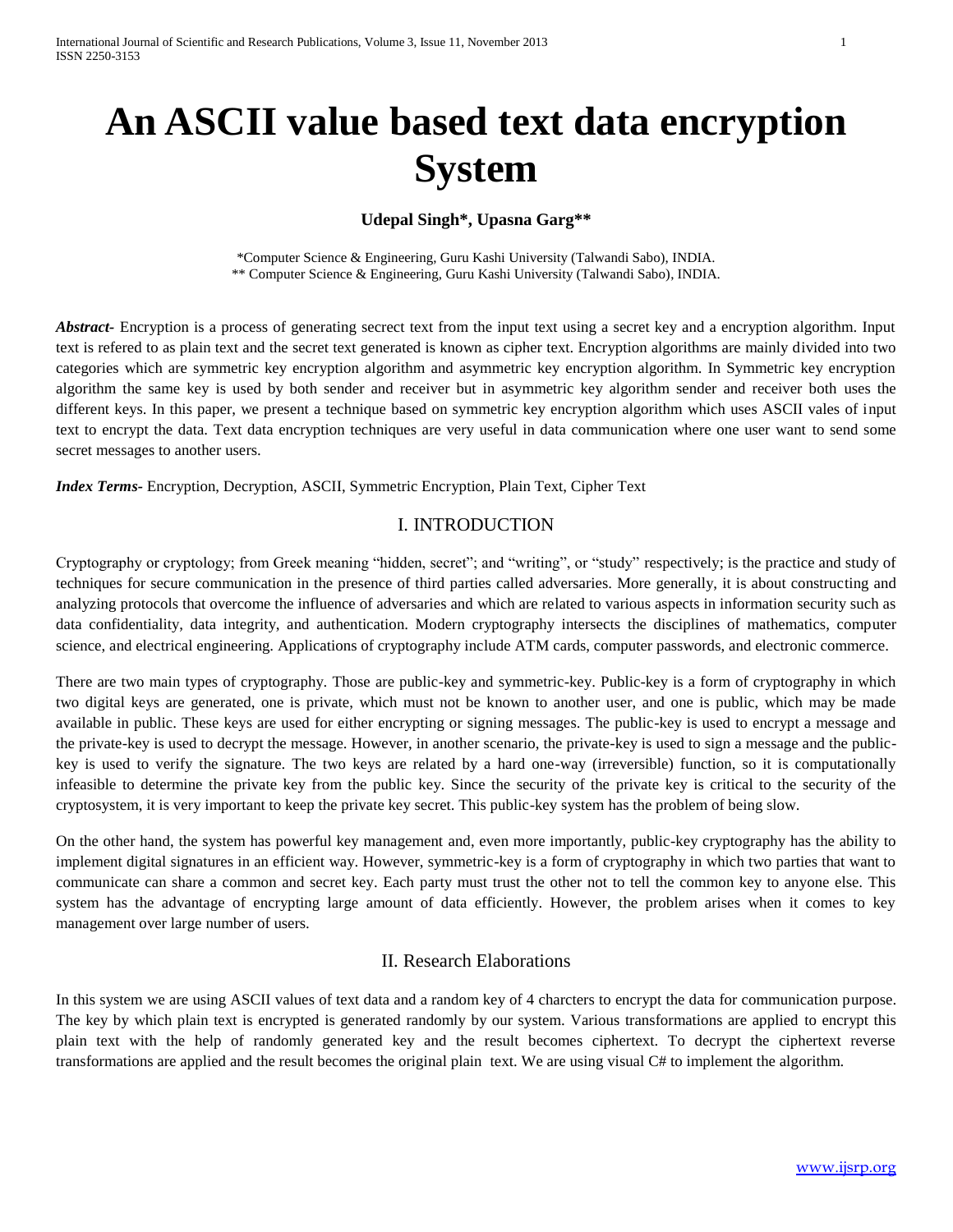#### **Table I**: A table for ASCII values for text data.

| Character               | <b>ASCII Value</b> | Character                                             | <b>ASCII Value</b> |
|-------------------------|--------------------|-------------------------------------------------------|--------------------|
| $\mathbf{A}$            | 97                 | $\mathbf n$                                           | 110                |
| $\overline{B}$          | 98                 | $\mathbf{O}$                                          | 111                |
| ${\bf C}$               | 99                 | $\, {\bf p}$                                          | 112                |
| $\overline{D}$          | 100                | $\mathbf{q}$                                          | 113                |
| E                       | 101                | $\mathbf{r}$                                          | 114                |
| $\overline{\mathrm{F}}$ | 102                | ${\bf S}$                                             | 115                |
| $\overline{G}$          | 103                | $\mathbf t$                                           | 116                |
| $\, {\rm H}$            | 104                | <b>u</b>                                              | 117                |
| $\overline{I}$          | 105                | V                                                     | 118                |
| $\overline{\mathbf{J}}$ | 106                | $\ensuremath{\text{W}}$                               | 119                |
| $\,$ K                  | 107                | $\mathbf X$                                           | 120                |
| $\overline{L}$          | 108                | $\mathbf y$                                           | 121                |
| $\overline{M}$          | 109                | $\mathbf{Z}% ^{T}=\mathbf{Z}^{T}\times\mathbf{Z}^{T}$ | 122                |

#### **An algorithm to encrypt the data for our system is as follows :**

**Step I** : Input the plain text and store it.

**Step II**: Find the ASCII values for each characters of the input.

**Step III** : Find the minimum ASCII value from the data.

**Step IV**: Perform the modulus operation on each ASCII content value with the minimum value find in the step no. III . i.e. (ASCII Content % minimum value) If the value of mod content is greater than 16 then again perform modcontent %16 and record the positions where the value of mod content is greater than 16.

**Step V:** Generate a random key of 4 characters by the system.

**Step VI** : Find the ASCII values of the key generated.

**Step VII** :Find the minimum value from the ASCII values of step VI.

**Step VIII** : Perform the modulus operation on key ASCII values with the minimum value obtained in step VII.

**Step IX** : Right shift the key one time.

**Step X :** Add minimum ASCII value from step III to mod key values to obtain the final key.

**Step XI** : Add mod contents of data to the final key obtained in step X.

**Step XII** : Generate the ciphertext from the ASCII values obtained from step XI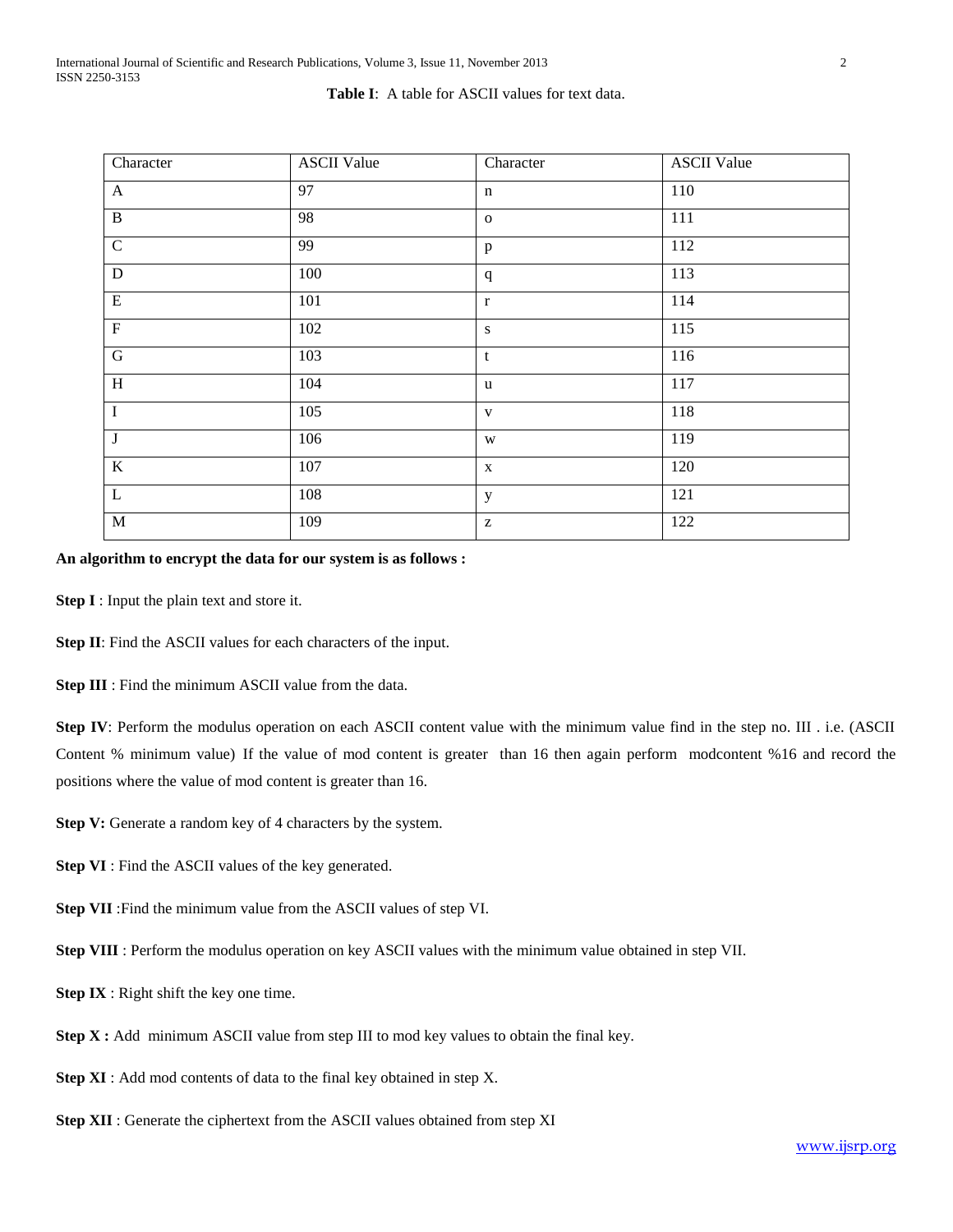**Step I** : Input the ciphertext and find mincipher.

**Step II**: Obtained the ASCII values of this ciphertext and find mincipher.

**Step III**: Find the ASCII values of final key.

**Step IV** : Find the minimum value of final key.

**Step V**: calculate the difference of ASCII values of ciphertext and ASCII values of final key and add 16

To the stored positions where the modcontent value is greater then 16.

**Step VI** : Add the minchiper to the difference to obtain the plaintext ASCII values.

**Step VII**: Generate the text with the help of ASCII values.

### III. Results

Below figures and table shows the results obtained by our porposed algorithm. We use input data of various lengths with fixed length key to generate the cipher text. The system is adequate to generate cipher text with this variable length input data.

| $n$ Form1                             |                                |              |                      |    | $\begin{array}{c c c c c c} \hline \multicolumn{3}{c }{\textbf{a}} & \multicolumn{3}{c }{\textbf{a}} \\ \hline \multicolumn{3}{c }{\textbf{b}} & \multicolumn{3}{c }{\textbf{c}} \\ \hline \multicolumn{3}{c }{\textbf{b}} & \multicolumn{3}{c }{\textbf{c}} \\ \hline \multicolumn{3}{c }{\textbf{b}} & \multicolumn{3}{c }{\textbf{c}} \\ \hline \multicolumn{3}{c }{\textbf{c}} & \multicolumn{3}{c }{\textbf{d}} \\ \hline \multicolumn{3}{c }{\textbf{b$<br>$-23$ |
|---------------------------------------|--------------------------------|--------------|----------------------|----|------------------------------------------------------------------------------------------------------------------------------------------------------------------------------------------------------------------------------------------------------------------------------------------------------------------------------------------------------------------------------------------------------------------------------------------------------------------------|
| <b>Text Data Encryption Algorithm</b> |                                |              |                      |    |                                                                                                                                                                                                                                                                                                                                                                                                                                                                        |
| <b>Enter Text</b>                     | qwertyuioplkjhg                | Generate Key | <b>Statistics</b>    |    |                                                                                                                                                                                                                                                                                                                                                                                                                                                                        |
| <b>Enter Key</b>                      | <b>ffeh</b>                    |              | Length of Plain Text | 15 |                                                                                                                                                                                                                                                                                                                                                                                                                                                                        |
|                                       | <b>Encrypt Data</b>            |              | Key Length           | 4  |                                                                                                                                                                                                                                                                                                                                                                                                                                                                        |
| <b>Enrypted Data</b>                  | bdrwzvirgmkmiha                |              |                      |    |                                                                                                                                                                                                                                                                                                                                                                                                                                                                        |
|                                       | Decrypt Data                   |              |                      |    |                                                                                                                                                                                                                                                                                                                                                                                                                                                                        |
|                                       | Decrypted Data qwertyuioplkjhg |              |                      |    |                                                                                                                                                                                                                                                                                                                                                                                                                                                                        |
|                                       | Clear                          |              |                      |    |                                                                                                                                                                                                                                                                                                                                                                                                                                                                        |
|                                       |                                |              |                      |    |                                                                                                                                                                                                                                                                                                                                                                                                                                                                        |

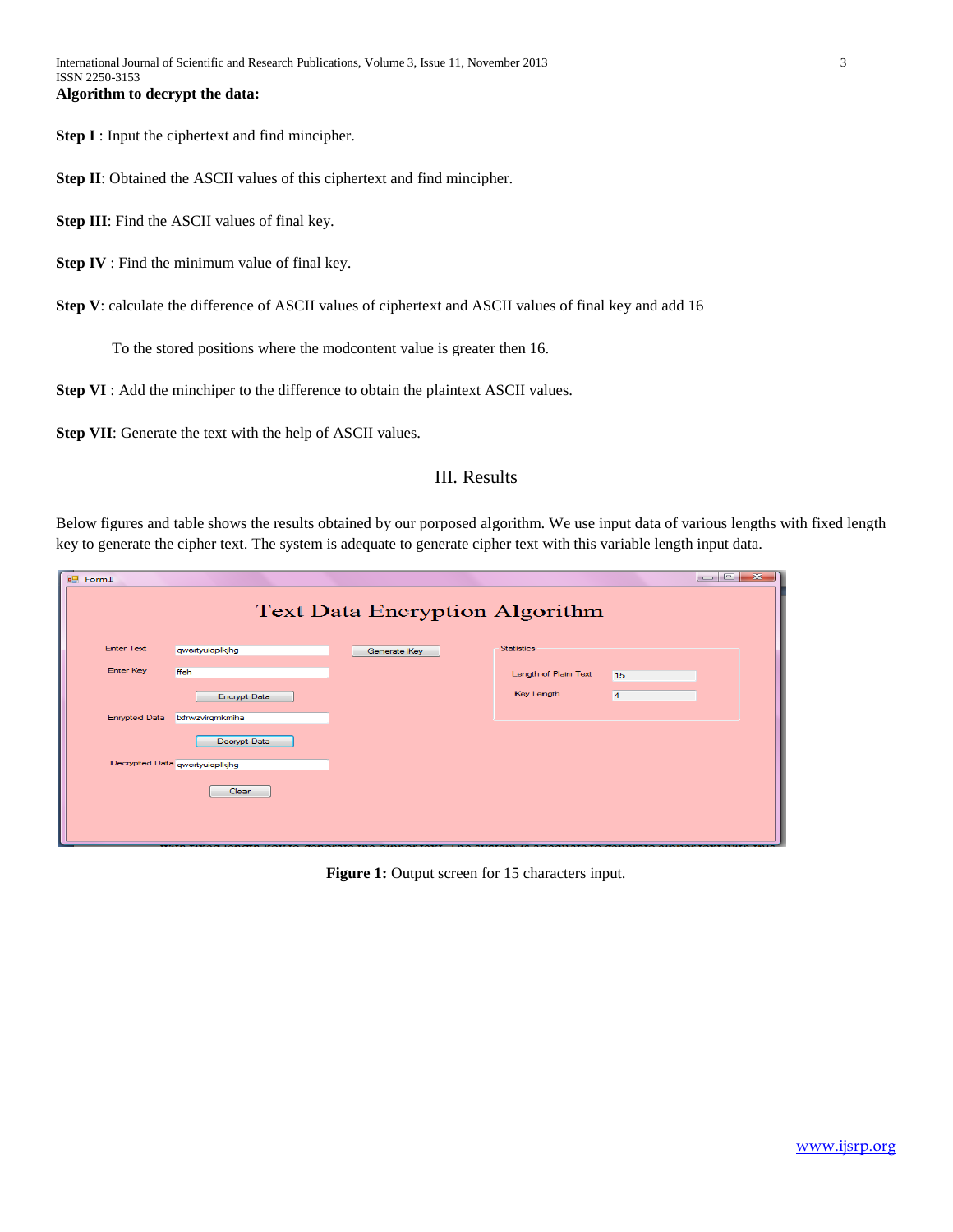| <i>ברוכ-חרדד גוממו</i><br>$-\mathbf{x}$<br>$\Box$ e<br>■ Form1<br><b>Text Data Encryption Algorithm</b> |                                          |              |                      |    |  |
|---------------------------------------------------------------------------------------------------------|------------------------------------------|--------------|----------------------|----|--|
| <b>Enter Text</b>                                                                                       | zagwsxcderfvtgbnhyujmkiol                | Generate Key | <b>Statistics</b>    |    |  |
| Enter Key                                                                                               | gfeh                                     |              | Length of Plain Text | 25 |  |
|                                                                                                         | <b>Encrypt Data</b>                      |              | Key Length           | 4  |  |
| <b>Enrypted Data</b>                                                                                    | }crwvzddhtgvwicnk{vjpmjoocba             |              |                      |    |  |
|                                                                                                         | Decrypt Data                             |              |                      |    |  |
|                                                                                                         | Decrypted Data zaqwsxcderfvtgbnhyujmkiol |              |                      |    |  |
|                                                                                                         | Clear                                    |              |                      |    |  |
|                                                                                                         |                                          |              |                      |    |  |
|                                                                                                         |                                          |              |                      |    |  |

**Figure 2:** Output screen for 25 characters

#### **Table II:** The table which shows the result of the input data

| <b>Input data (Plain Text)</b> | <b>Symmetric Key</b>  | <b>Out put Data (Cipher Text)</b> |
|--------------------------------|-----------------------|-----------------------------------|
|                                | (generated by system) |                                   |
| qwertyuiop                     | gaed                  | t evwumrvac                       |
| asdfghjklmnbvcx                | kjfg                  | bxhfhmnkmnbwhla                   |
| qwertyuioplkjhgfdsac           | gijl                  | vwguyywltpnnohiiiscf              |
| abcdefghijklmnopqrstuvwxy      | glhl                  | fbhejflinjpmrntqvrxuzv y~afb      |

# IV. Conclusion

In this paper, we proposed an algorithm to encrypt and decrypt the data base on symmetric key encryption technique. The proposed system is generating very good results. In future, **:** the system can be further improved by using variable length key. System can be made to encrypt the data on the basis of Unicode values. It also can be improved for to decrypt the sentence form of data. so that it can be accepted globally

## References

[1] Akanksha Mathur, "An ASCII value based data encryption algorithm and its comparison with other symmetric data encryption algorithms, International Journal on Computer Science and Engineering (IJCSE),Vol. 4 No. 09 Sep 2012"

[2] Ajit Singh and Upasana Jauhari," Data Security by Preprocessing the Text with Secret Hiding, Advanced Computing: An International Journal ( ACIJ ), Vol.3, No.3, May 2012"

[3] Dr. Anwar Pasha Abdul Gafoor Deshmukh, Dr. Riyazuddin Qureshi," Transparent Data Encryption- Solution for Security of Database Contents, (IJACSA) International Journal of Advanced Computer Science and Applications, Vol. 2, No.3, March 2011"

[4] Matthew M. Shannon, "Forensic Relative Strength Scoring: ASCII and Entropy Scoring,International Journal of Digital Evidence Spring 2004, Volume 2, Issue 4"

[5] Joyshree Nath, Asoke Nath, "Advanced Steganography Algorithm using Encrypted secret message, International Journal of Advanced Computer Science and Applications, Vol. 2, No.3, March 2011"

[6] Majdi Al-qdah, Lin Yi Hui,"Simple Encryption/Decryption Application, International Journal of Computer Science and Security, Volume  $(1)$  : Issue  $(1)$ "

[7] Verma, Sharad Kumar, Ojha, D. B., "An application of data encryption technique using random number generator, International Journal of Research Studies in Computing 2012 April, Volume 1 Number 1, 35-42"